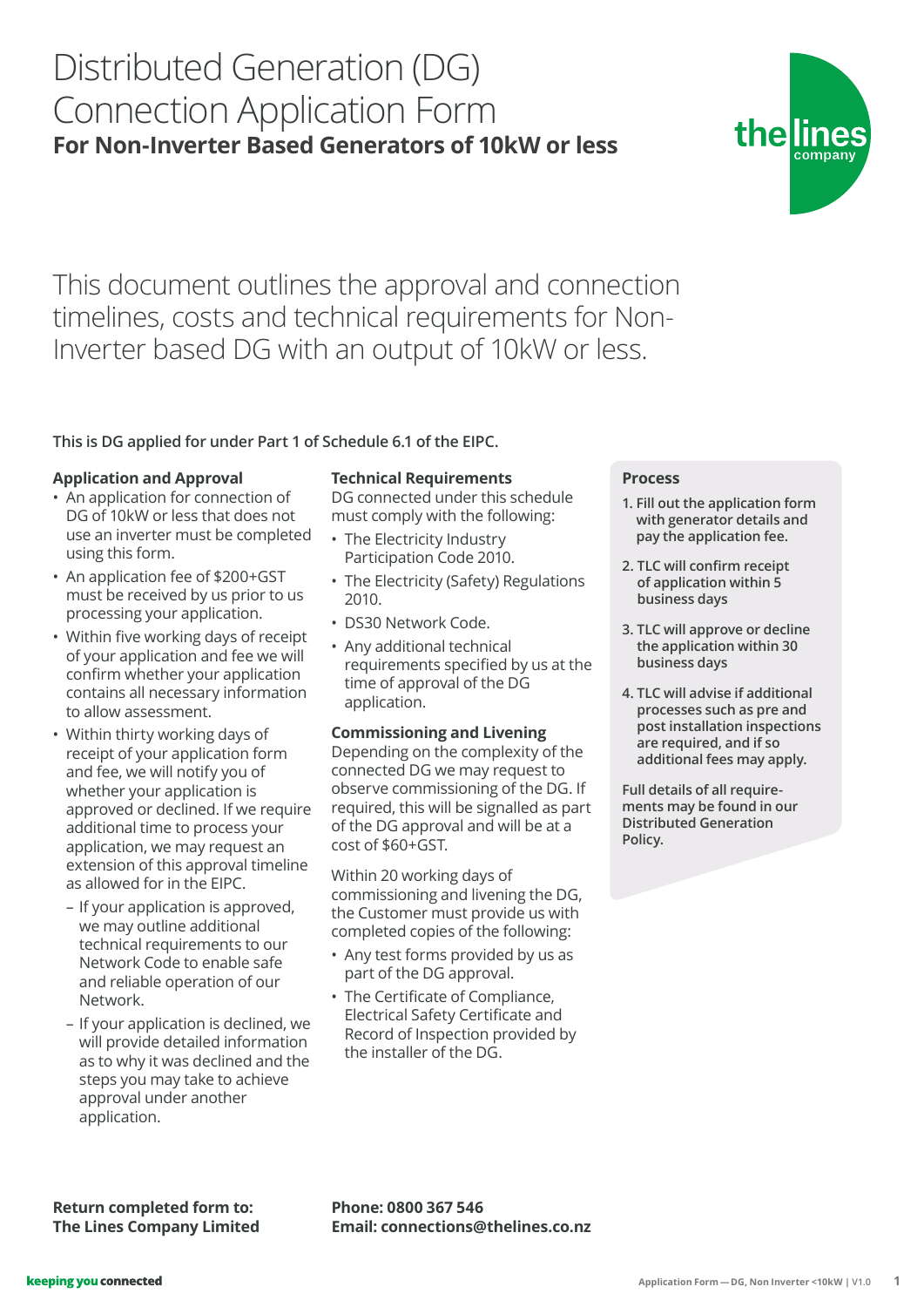# Distributed Generation (DG) Connection Application Form **For Non-Inverter Based Generators of 10kW or less**

| Return completed form to:<br><b>The Lines Company Limited</b>                                  | Phone: 0800 367 546<br>Email: connections@thelines.co.nz |
|------------------------------------------------------------------------------------------------|----------------------------------------------------------|
| New DG application                                                                             | Change to existing DG application                        |
| <b>A. Customer Information</b><br>Name on Electricity Account:                                 |                                                          |
| <b>ICP Number</b><br>(from your electricity retailer):                                         |                                                          |
| <b>Street Address:</b>                                                                         |                                                          |
| Suburb:                                                                                        |                                                          |
| City or Town:                                                                                  | Postcode:                                                |
| Phone:                                                                                         |                                                          |
| <b>B. Installer Information</b><br><b>Contact Person:</b>                                      |                                                          |
| Company Name:                                                                                  |                                                          |
| Phone:                                                                                         |                                                          |
| Email:                                                                                         |                                                          |
| Postal Address:                                                                                |                                                          |
| City or Town:                                                                                  | Postcode:                                                |
| <b>C. Billing</b><br>Please bill the<br>application/work to:                                   | Installer<br>Customer                                    |
| <b>D. Proposed start date</b><br>What date do you expect the<br>generator to begin operations? |                                                          |